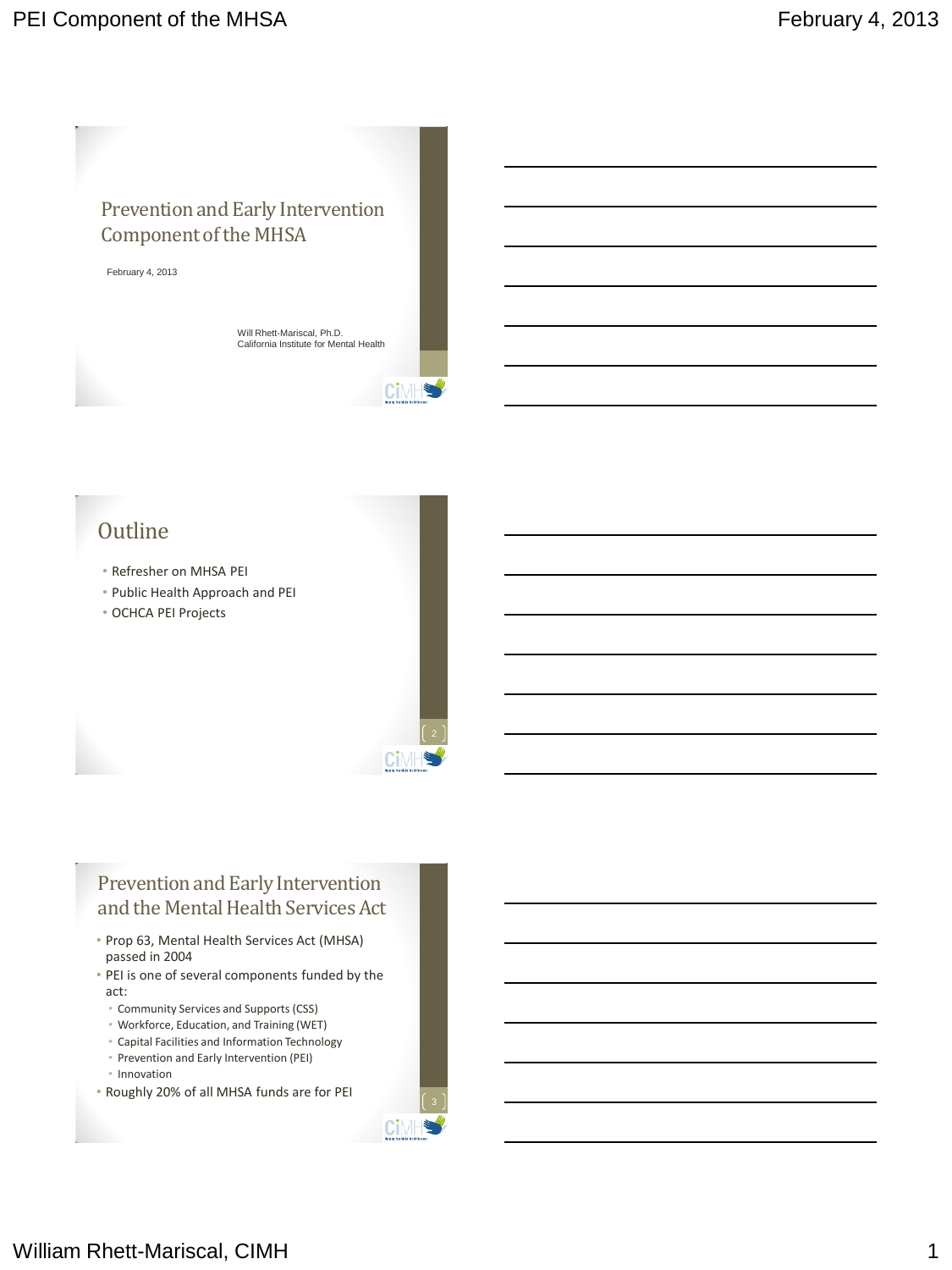

- Section 5848 of the Mental Health Services Act provided authority to the State Department of Mental Health (DMH) to establish requirements for county plans
- DMH released the PEI plan guidelines in 2007
- The PEI Guidelines gave direction to counties on how to develop their PEI plans and what to do with the funding



- "The Prevention element of the MHSA PEI component includes programs and services defined by the Institute of Medicine (IOM) as Universal and Selective, both occurring prior to a diagnosis for a mental illness."
	- Universal: target the general public or a whole population group that has not been identified on the basis of individual risk.
	- Selective: target individuals or a subgroup whose risk of developing mental illness is significantly higher than average.



80%) is allocated to treatment. Mental health services have looked very different since the implementation of MHSA programs

CiM

- PEI could decrease future need
- PEI is small portion of MHSA resources. • Key to transformation of system from "failed first" to "help first"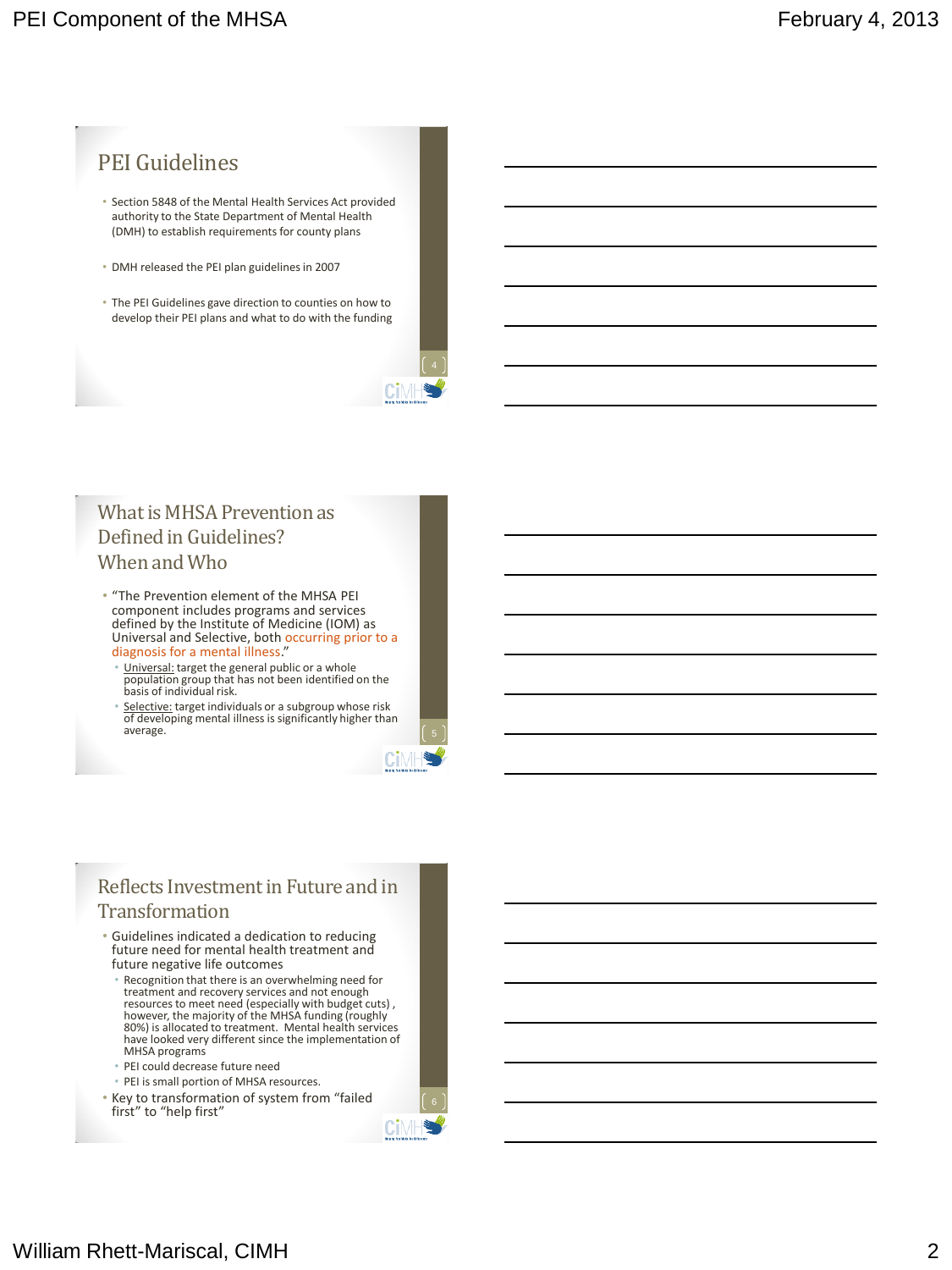### What is MHSA Prevention? (continued) What and How

- From the PEI Guidelines:
	- "Prevention promotes positive cognitive, social and emotional development and encourages a state of well-being that allows the individual to function well in the face of changing and sometimes challenging circumstances."
	- "Prevention in mental health involves reducing risk factors or stressors, building protective factors and skills and increasing support."

## What is MHSA Prevention? (continued) Summary

- Prior to onset of symptoms diagnosable as mental illness, but it is mental health prevention
- Promotes well-being and positive development
- Reduces risk factors, builds protective factors and support
- Targeted to people at risk and to general populations



CiN

#### What are Risk Factors?

- Certain events, circumstances, and stressors that have been found to correlate with the development of a mental health condition and negative life outcomes
- Include psychological stressors, social stressors, and biological stressors which increase the possibility of developing a mental health condition and of resulting in negative outcomes in individuals' lives.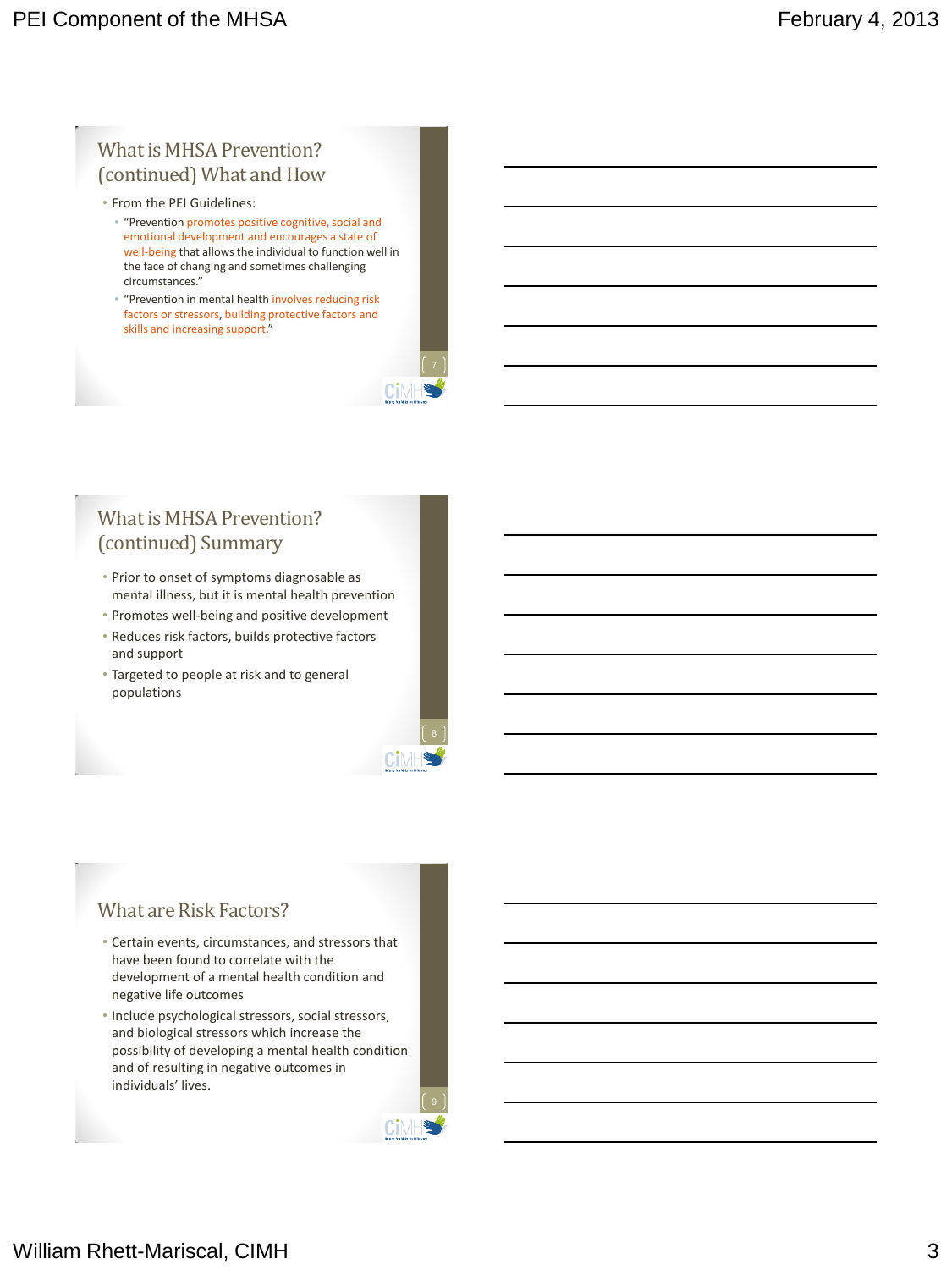#### Examples of Risk Factors • Individual • Genetic vulnerability\* • Poor social skills • Neuropsychological deficits • Chronic physical illness • Child abuse or neglect • Family • Severe marital discord • Overcrowding or large family size • Parental criminality and substance abuse • Parental mental disorder • Admission to foster care \* Genetic vulnerability varies by mental health condition

### Examples of Risk Factors (continued)

- Community or social
	- Violence
	- Poverty
	- Isolation
	- Racism and discrimination

Sources: Surgeon General's 2001 report: *Mental Health, Culture, Race, and Ethnicity*; and Commonwealth Department of Health and Aged Care 2000 monograph: *Promotion, Prevention and Early Intervention for Mental Health*

#### What are Protective Factors?

- Certain circumstances in people's lives that have been found to correlate with reduced incidence, prevalence, and severity of mental health conditions and negative outcomes
- Include family and individual resources, social supports, and community resources that can reduce the impact of negative circumstances and stressors and reduce the probability of developing a mental health condition and negative outcomes.

Cil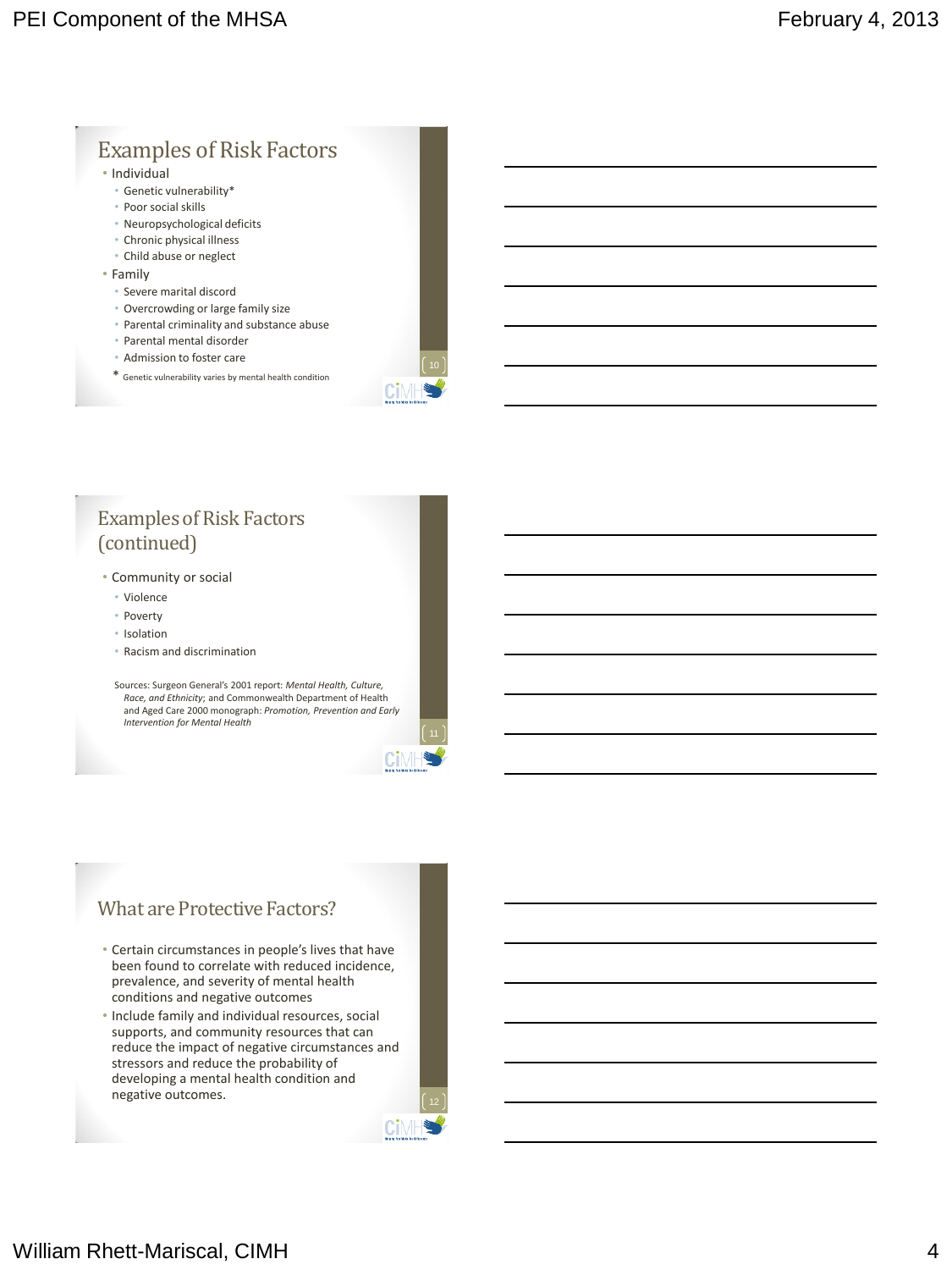## Examples of Protective Factors

- Individual
- Positive temperament
- Social competence
- Spirituality or religion
- Family
	- Smaller family structure
	- Supportive relationships with parents
	- Good sibling relationships
	- Adequate rule setting and monitoring by parents
- Community or social
	- Sense of connectedness
	- Strong cultural identity and ethnic pride

Sources: Surgeon General's 2001 report: M*ental Health, Culture, Race, and*<br>*Ethnicity*; and Commonwealth Department of Health and Aged Care 2000<br>monograph: *Promotion, Prevention and Early Intervention for Mental Health* 

CiMF

CiM

#### PEI Guidelines Define Prevention as Distinct from Treatment and Recovery

- Prevention defined as prior to the onset of symptoms that can be diagnosed as mental illness • Treatment and recovery is for current or past symptoms diagnosable as mental illness
- Prevention defined as having a focus on risk and protective factors
- Treatment and recovery has a focus on reducing and managing symptoms, increasing/supporting functioning, preventing relapse
- Prevention is public/community health • Treatment and recovery is individual health

## MHSA Prevention is Distinct from Treatment and Recovery

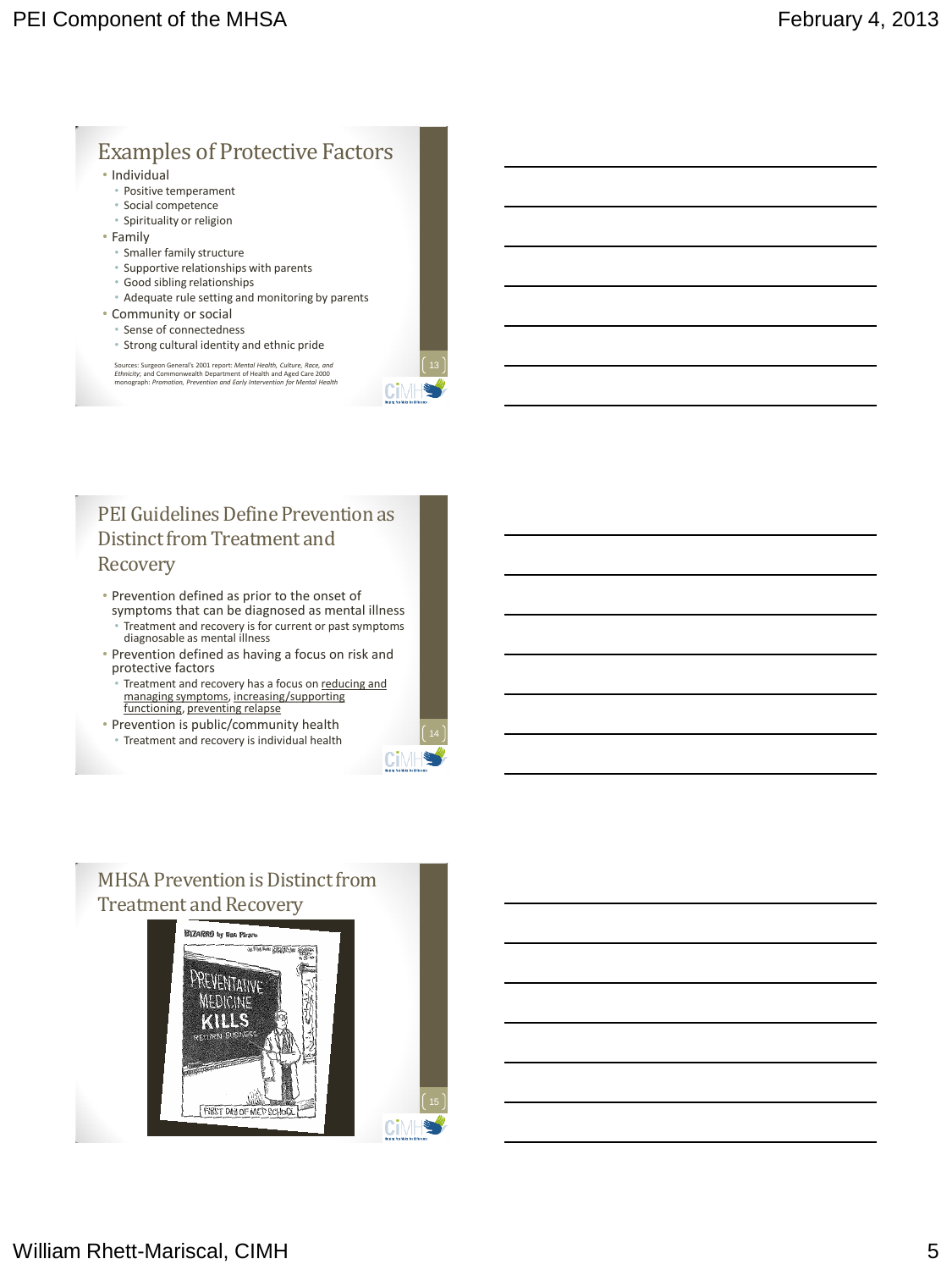#### What is MHSA Early Intervention?

- "For individuals participating in PEI programs, the Early Intervention element:
	- Addresses a condition early in its manifestation
	- Is of relatively low intensity
	- Is of relatively short duration (usually less than one year)
	- Has the goal of supporting well-being in major life domains and avoiding the need for more extensive mental health services
	- May include individual screening for confirmation of potential mental health needs"

#### Exception to MHSA Early Intervention Definition

- There is an exception to this limit on the use of PEI funds for early intervention:
	- "The standards of low intensity and short duration do not apply to services for individuals experiencing ARMS [at risk mental state] or first onset of a serious psychiatric illness with psychotic features"
	- "At risk mental state (ARMS), usually a period of one to two years, describes the condition of individuals who are at risk for developing a psychotic illness and are experiencing signs or symptoms that are indicative of a high risk for psychotic illness."
	- "First Onset is defined as the first time an individual meets full DSM-IV [diagnostic] criteria for a psychotic illness."

### MHSA Early Intervention is Distinct from Treatment and Recovery

- MHSA Early Intervention addresses a condition early in its manifestation
- Treatment and recovery services often serve individuals with longstanding and persistent symptoms of mental illness
- MHSA Early Intervention is short duration and low intensity (except for psychoses)
- Treatment and recovery can serve people throughout their recovery journey and can be very intensive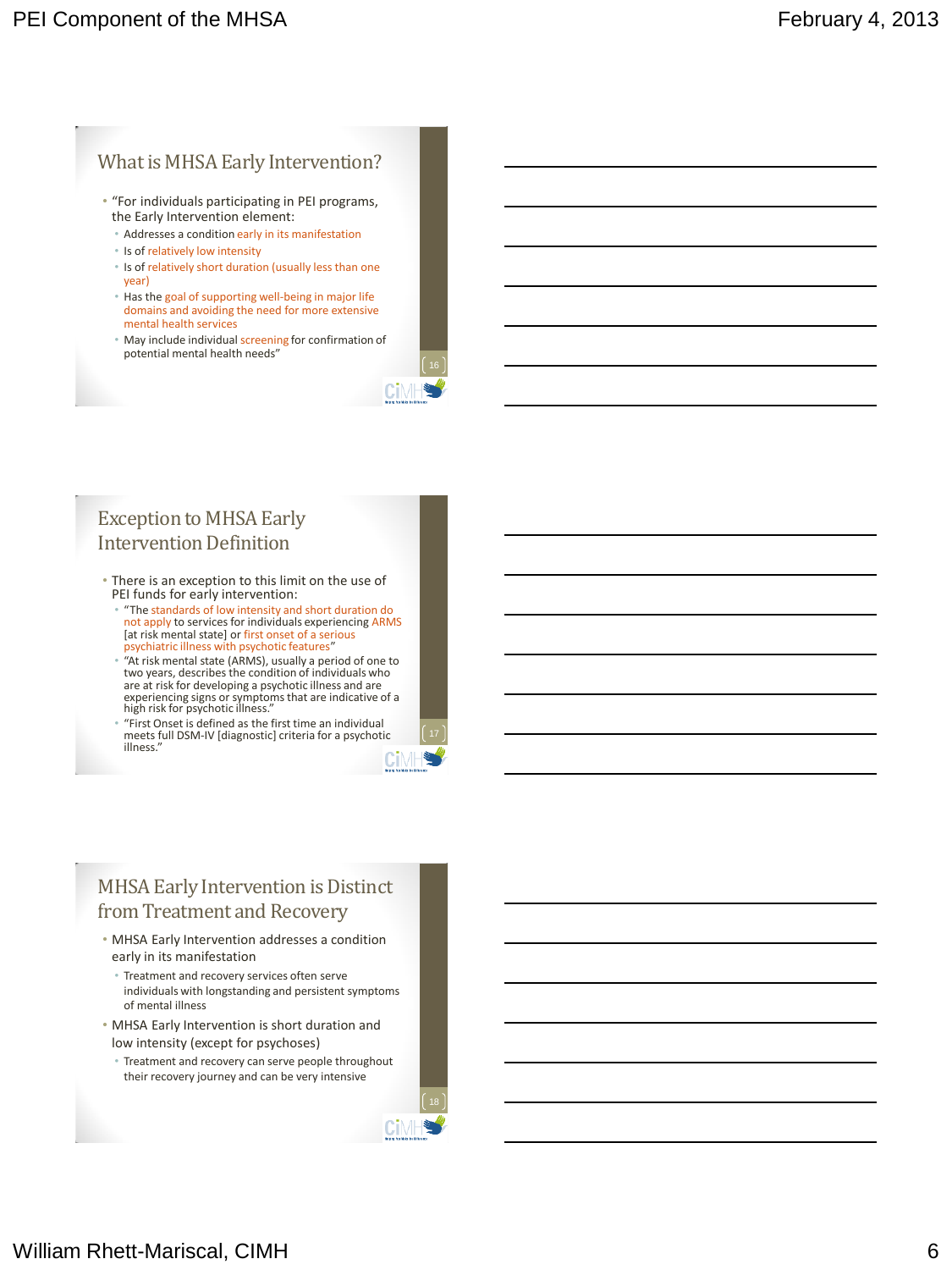## Use of PEI Funds Limited

- "PEI funding is to be used to prevent mental health problems or to intervene early with relatively short duration and low intensity approaches to achieve intended outcomes,
- not for filling gaps in treatment and recovery services for individuals who have been diagnosed with a serious mental illness or serious emotional disturbance and their families."

| <b>Nighty from this de Oldswater</b> |  |
|--------------------------------------|--|

Cil

## What Is Not MHSA PEI?

- Treatment and recovery from longstanding and persistent mental illness
- Long term services and supports for individuals with symptoms of mental illness
- Relapse prevention (except in early onset)

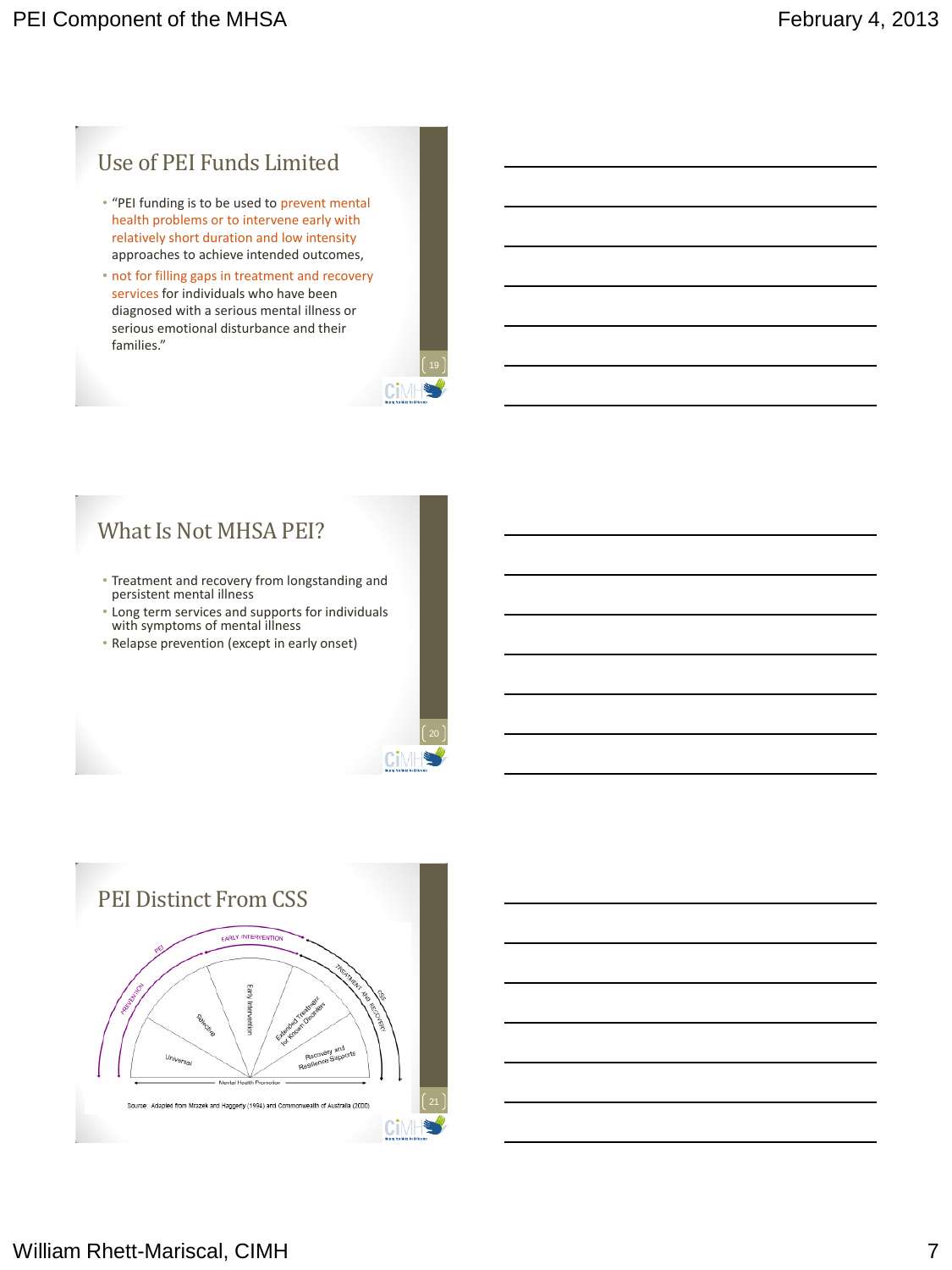## PEI – Not Business as Usual

- Transformational Concepts (from the Guidelines)
	- Community collaboration
	- Cultural competence improve access and ameliorate disparities
	- Individual/family-driven programs and interventions, with specific attention to individuals from underserved communities
	- Wellness focus



### PEI – Not Business as Usual (continued)

- Transformational Concepts (continued)
	- Integrated service experience for individuals and their families
		- "PEI programs can place mental health services in locations where participants obtain other critical supports…. Of particular importance are programs in the area of substance abuse prevention and treatment…"
	- Leverage resources
	- Outcomes-based program design

## PEI – Not Business as Usual (continued)

#### • PEI Program Characteristics

- "Programs are often designed and implemented in collaboration with other systems and/or organizations."
- "Programs are generally delivered in a natural community setting."
- "Programs link individual participants who are perceived to need assessment or extended treatment for mental illness or emotional disturbance to County Mental Health, the primary care provider or another appropriate mental health services provider."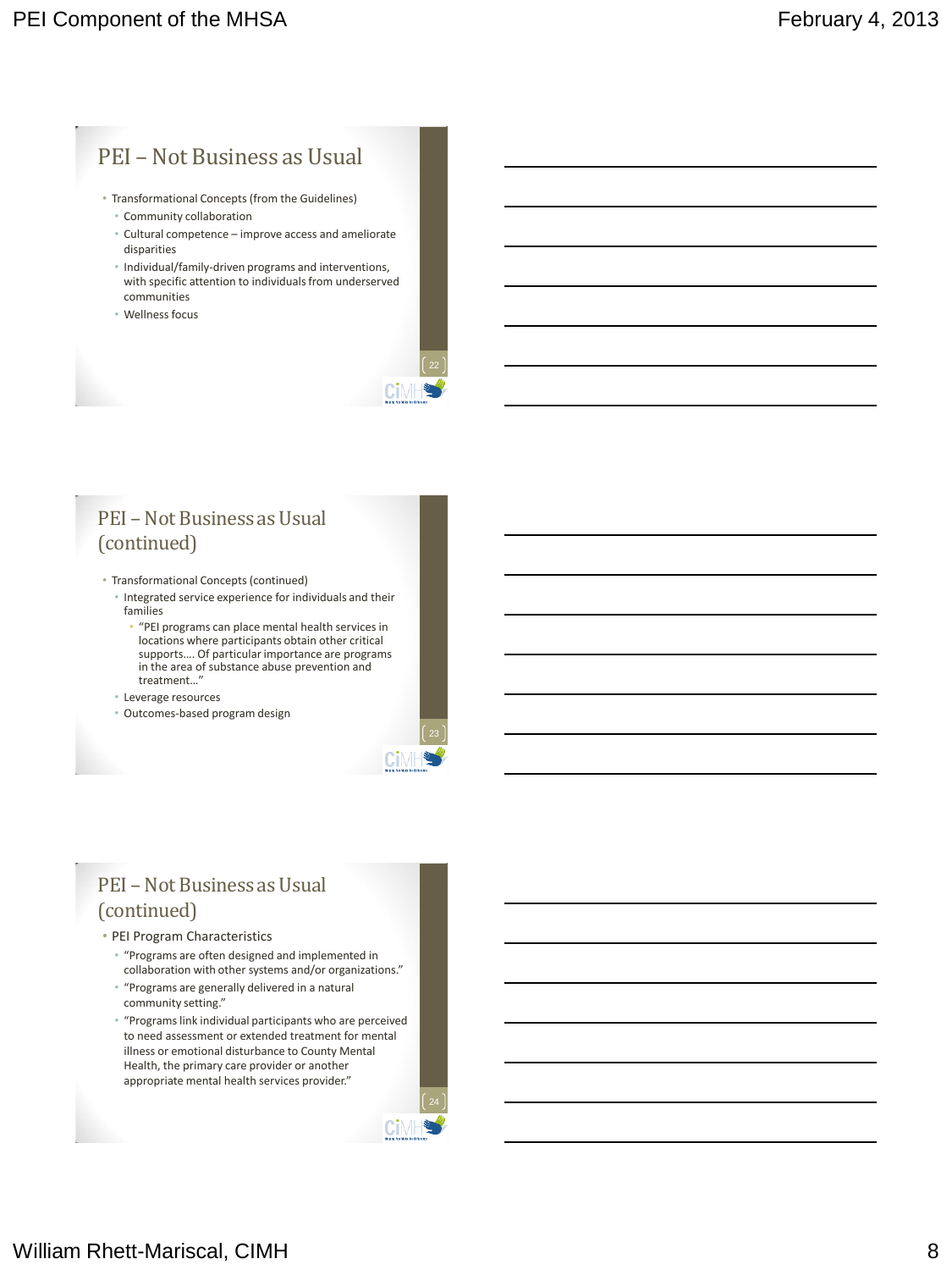#### PEI – Not Business as Usual (continued)

- PEI Program Characteristics (continued)
	- Programs "…help link individuals and family members to other needed services provided by grassroots organizations and local agencies particularly in the areas of substance abuse treatment; community, family or sexual violence prevention and intervention; and basic needs such as food, housing and employment."
	- "Programs are consistent with non-supplant requirements, collaboration and leveraging principles and all MHSA statutory and regulatory requirements."

Cīl

## Reducing Disparities

• "An overarching goal of the MHSA is to reduce disparities experienced by specific racial/ethnic and cultural groups. This goal is central to PEI planning and the implementation of PEI projects and programs."

# PEI and the Public Health Model

- Public Health model
	- Population based, not just focused on individuals
	- Proactive (health promotion and disease prevention) • Focus on healthy communities, fostering healthy
	- environments
	- Recognizes different levels of impact on health
		- Individual
		- Interpersonal • Organizational
		- Community
		- Society
	- See the links with MHSA PEI?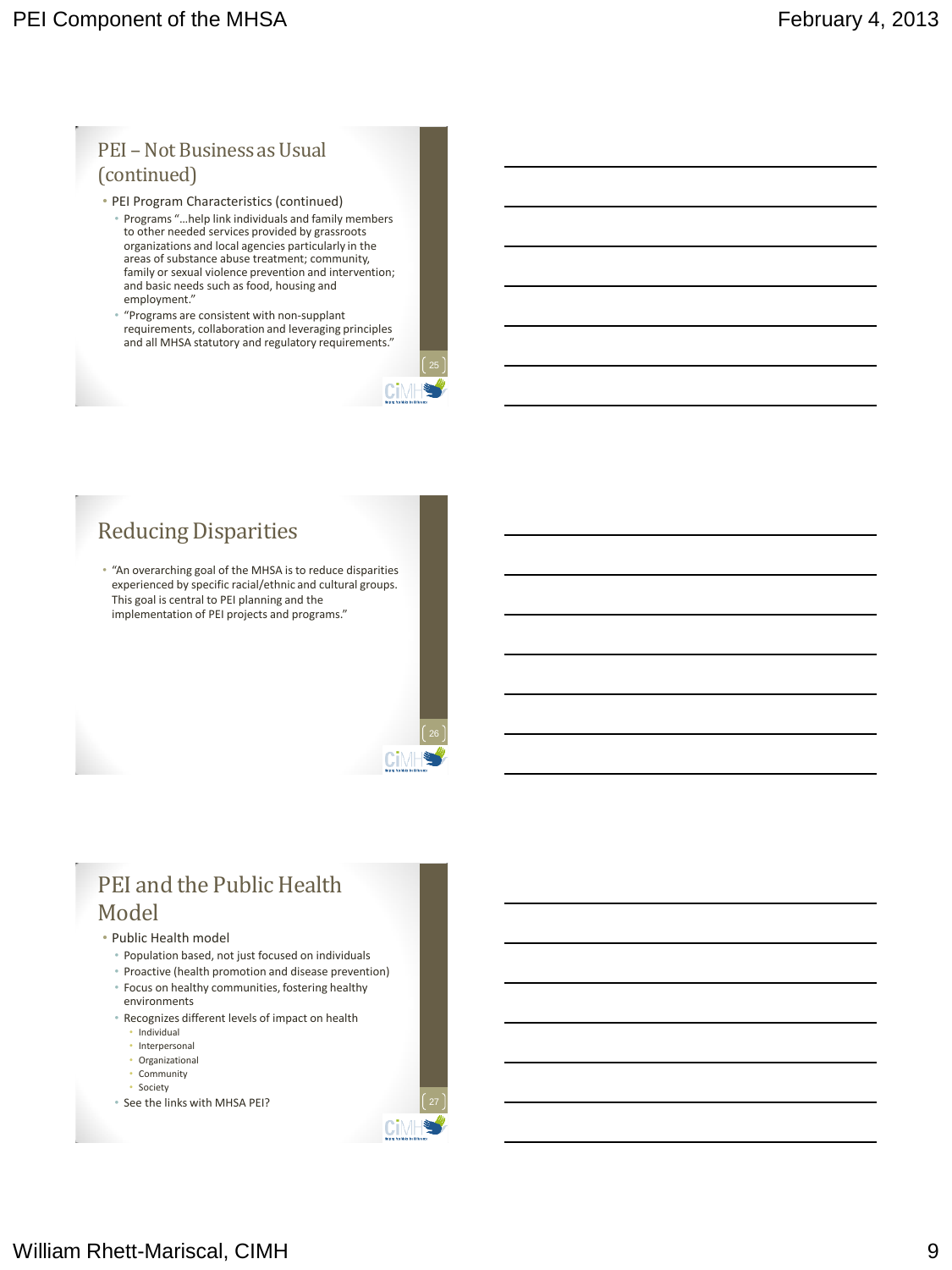## Public Health Model Approach

- General approach to health:
	- Identify/define the adverse outcome
	- Identify risk factors and protective factors
	- Develop, (identify) and test interventions
	- Promote widespread adoption of effective interventions
- MHSA PEI approach is similar



Cil

**Ci**MH

## Community Planning Process

- Through this process counties develop the PEI component of the Three-Year Program and Expenditure Plan
- Planning process based on PEI logic model
- Must be inclusive
- Build on CSS process
- Requires public comment period and hearing

## PEI Logic Model

- Identification and selection of Key Community Mental Health Needs and related PEI Priority Populations for PEI programs and interventions
- Assessment of community capacity and strengths
- Selection of PEI programs to achieve desired outcomes
- Development of PEI projects with timeframes, staffing, and budgets
- Implementation of accountability, evaluation, and program improvement activities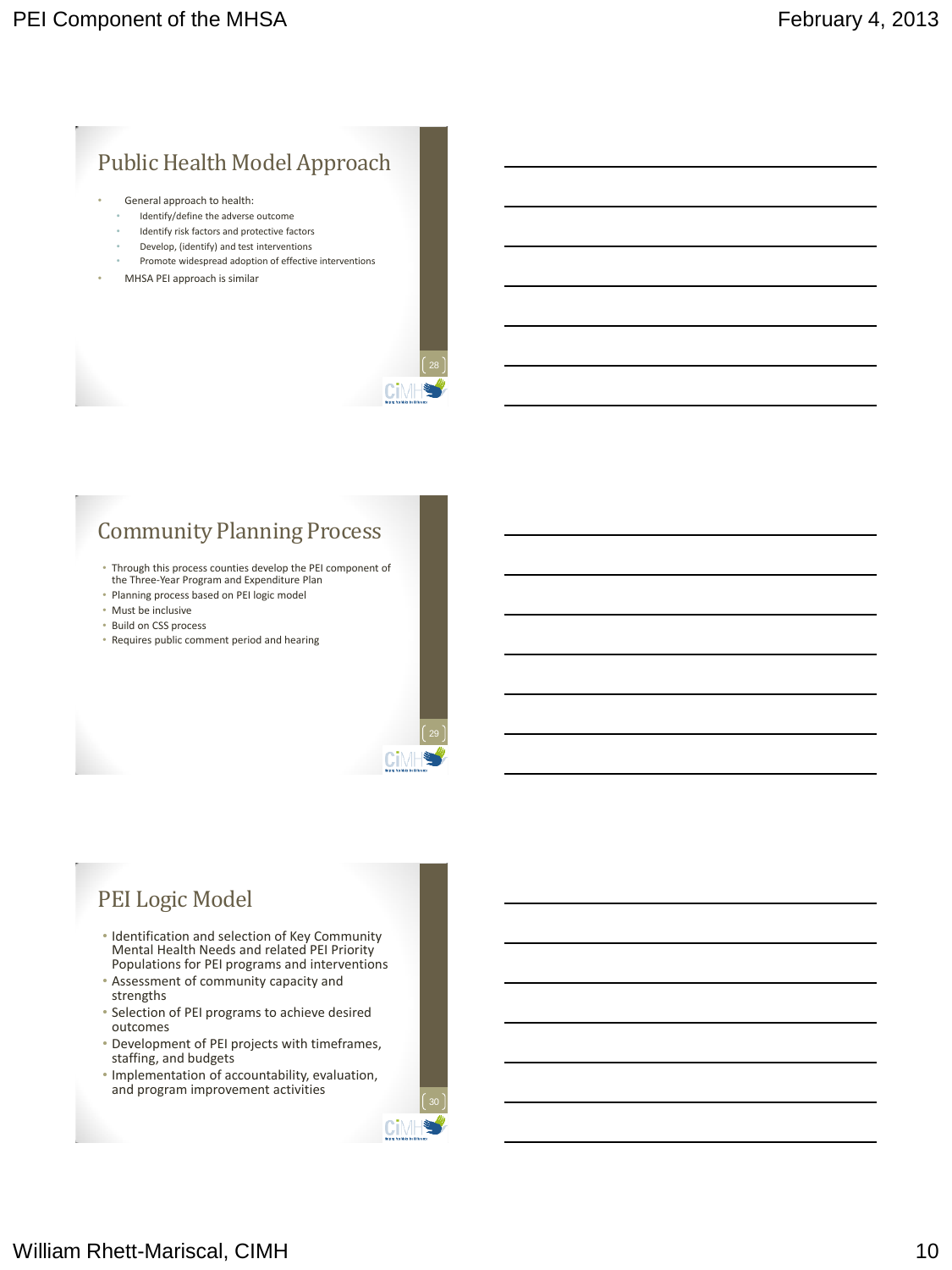#### Required & Recommended Planning **Sectors**

- Underserved Communities
- Education
- Individuals with Serious Mental Illness and/or their Families
- Providers of Mental Health Services
- Health
- Social Services
- Law Enforcement
- Recommended:
	- Family resource centers, employment, media



### Key Community Mental Health Needs

- **Disparities in Access to Mental Health Services** PEI efforts will reduce disparities in access to early mental health<br>interventions due to stigma, lack of knowledge about mental health<br>services or lack of suitability (i.e., cultural competency) of traditional<br>mainstream
- **Psycho-Social Impact of Trauma** • PEI efforts will reduce the negative psycho-social impact of trauma on
- all ages. • **At-Risk Children, Youth, and Young Adult Populations** • PEI efforts will increase prevention efforts and response to early signs of emotional and behavioral health problems among specific at-risk populations.

#### • **Stigma and Discrimination**

- PEI will reduce stigma and discrimination affecting individuals with mental health illness and mental health problems. • **Suicide Risk**
	- PEI will increase public knowledge of the signs of suicide risk and appropriate actions to prevent suicide.



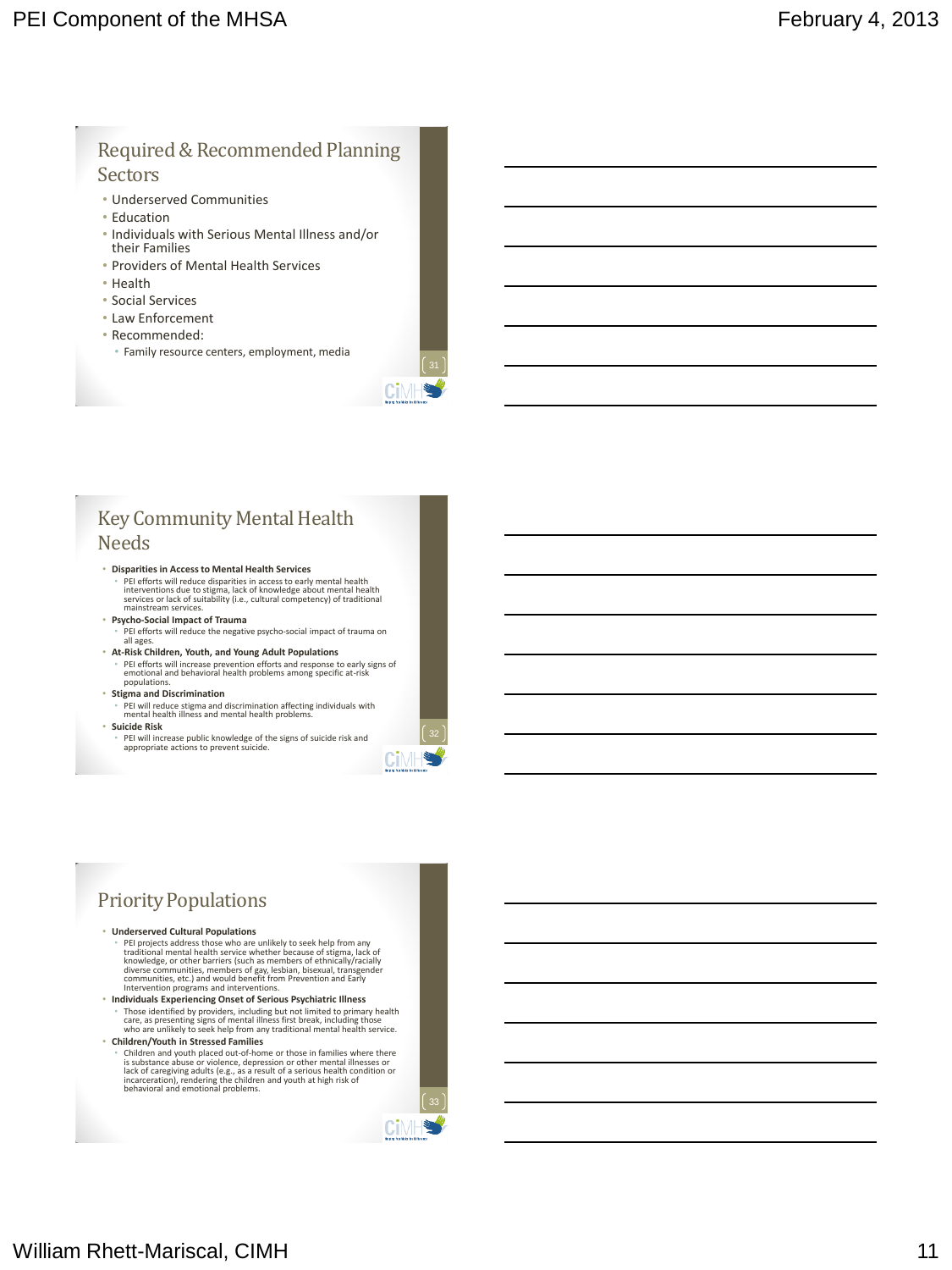

## Priority Age

• "PEI county components must reflect programs that address all age groups and a minimum of 51 percent of their overall PEI component budget must be dedicated to individuals who are between the ages of 0 to 25."

Ci

**Ci**MF

• Counties with a total population less than 200,000 are excluded



- 23 programs under three areas:
	- Community Focused Services
	- School Focused Services
	- System Enhancement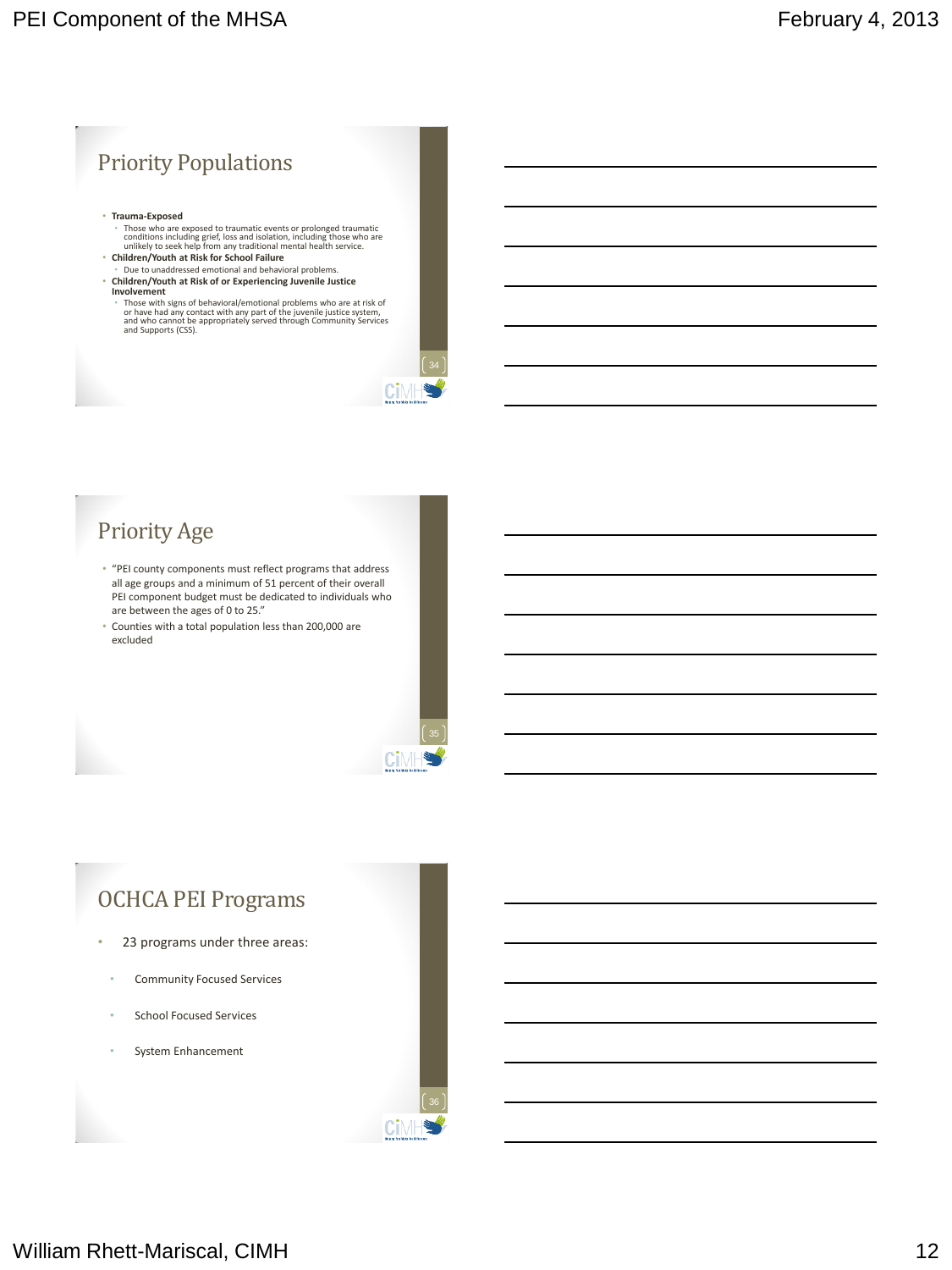## OCHCA Prevention Programs (examples, continued)

Programs prior to onset of mental illness that build protective factors and reduce risk factors:

- Transitions
	- A prevention program for 9th graders transitioning from middle to high school. The goals of this program include developing protective factors and creating resilience in these youth to better meet the new academic and social challenges.
- Children's Support and Parenting Program (CSPP) • A prevention program to reduce the impact that mental illness, addiction, and/or trauma can have on children who are being raised in families exposed to and/or recovering from these issues.
- Family Support Services
	- Provides ongoing support for families struggling with behavioral health issues. The focus is on supporting and educating families about behavioral health and parenting issues to prevent the development of mental health problems in other members of the family.

## OCHCA Prevention Programs (examples)

Programs prior to onset of mental illness that build protective factors and reduce risk factors:

- Crisis Prevention Hotline Services
- Provides toll-free, 24-hour, immediate, confidential, culturally and linguistically appropriate, over-the-phone suicide prevention services to anyone who is in crisis or experiencing suicidal thoughts.

#### • Warmline Network Services

• Telephone-based, non-crisis support for anyone struggling with mental health and substance abuse issues.



**Ci**MH

Cīl

## OCHCA Early Intervention Programs (examples)

#### Programs that intervene early on after initial onset of mental health symptoms and illness:

- First Onset of Psychiatric Illness Program/ Orange County Center of Resiliency, Education, and Wellness (OC CREW)
- Provides early intervention services to transitional age youth, age 14- 25, in the community experiencing their first onset of psychosis related to schizophrenia and provides services to their families.
- First Onset Services and Supports/ Orange County Post Partum Wellness Program (OC PPW)
- Provides early intervention services to new mothers, up to one year postnatal, experiencing mild to moderate postpartum depression.